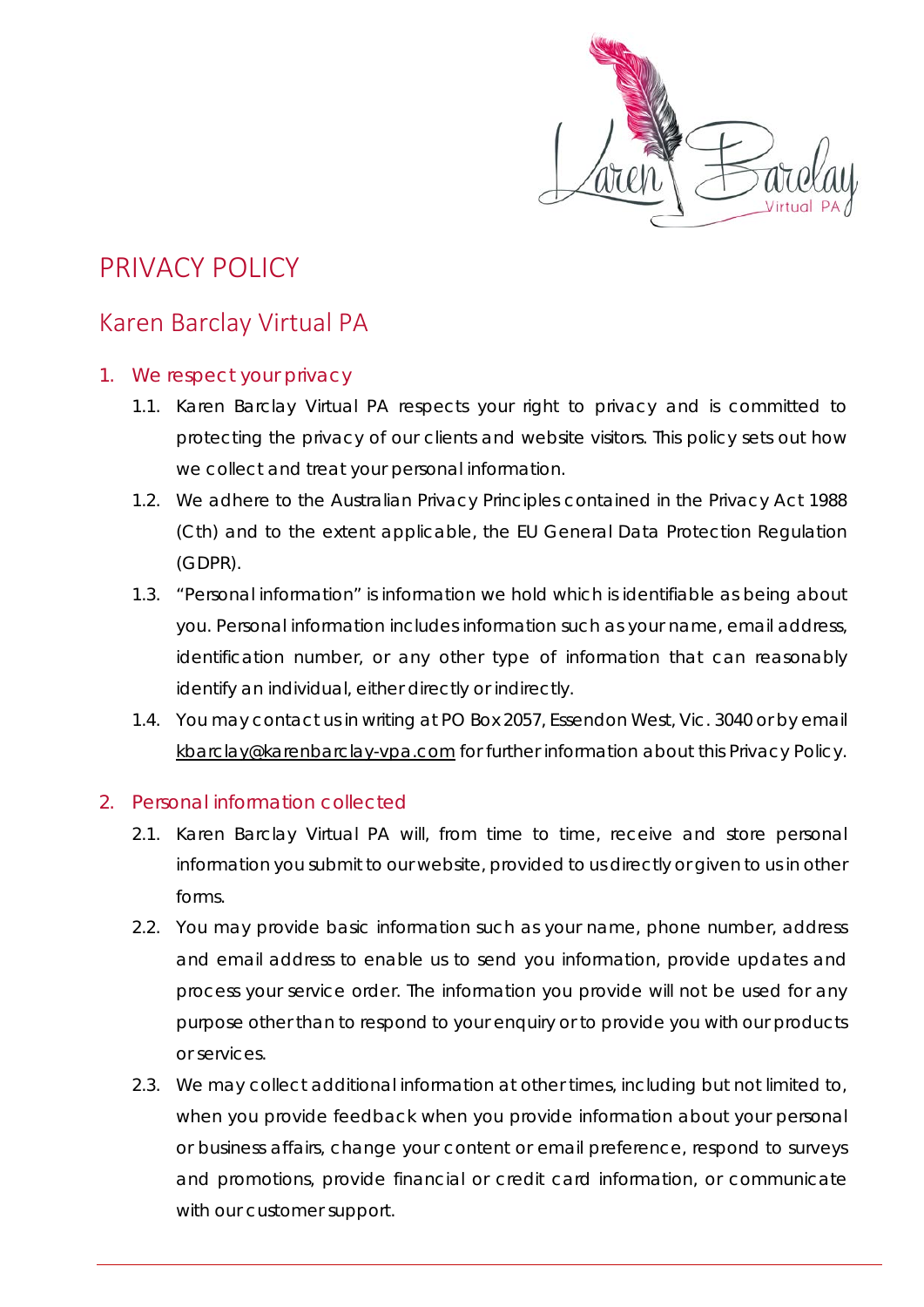

2.4. Additionally, we may also collect any other information you provide while interacting with us.

#### 3. How we collect your personal information

- 3.1. Karen Barclay Virtual PA collects personal information from you in a variety of ways, including when you interact with us electronically or in person, when you access our website and when we engage in business activities with you. We may receive personal information from third parties. If we do, we will protect it as set out in this Privacy Policy.
- 3.2. By providing us with personal information, you consent to the supply of that information subject to the terms of this Privacy Policy.

#### 4. How we use your personal information

- 4.1. Karen Barclay Virtual PA may use personal information collected from you to provide you with information about our products or services. We may also make you aware of new and additional products, services and opportunities available to you.
- 4.2. Karen Barclay Virtual PA will use personal information only for the purposes for which you consent. This may include to:
	- a) Provide you with products and services during the usual course of our business activities;
	- b) Administer our business activities;
	- c) Manage, research and develop our products and services;
	- d) Provide you with information about our products and services;
	- e) Communicate with you by a variety of measures including, but not limited to, by telephone, email, SMS or mail; and
	- f) Investigate any complaints.
- 4.3. We may disclose your personal information to comply with a legal requirement, such as a law, regulation, court order, subpoena, warrant, legal proceedings or in response to a law enforcement agency request.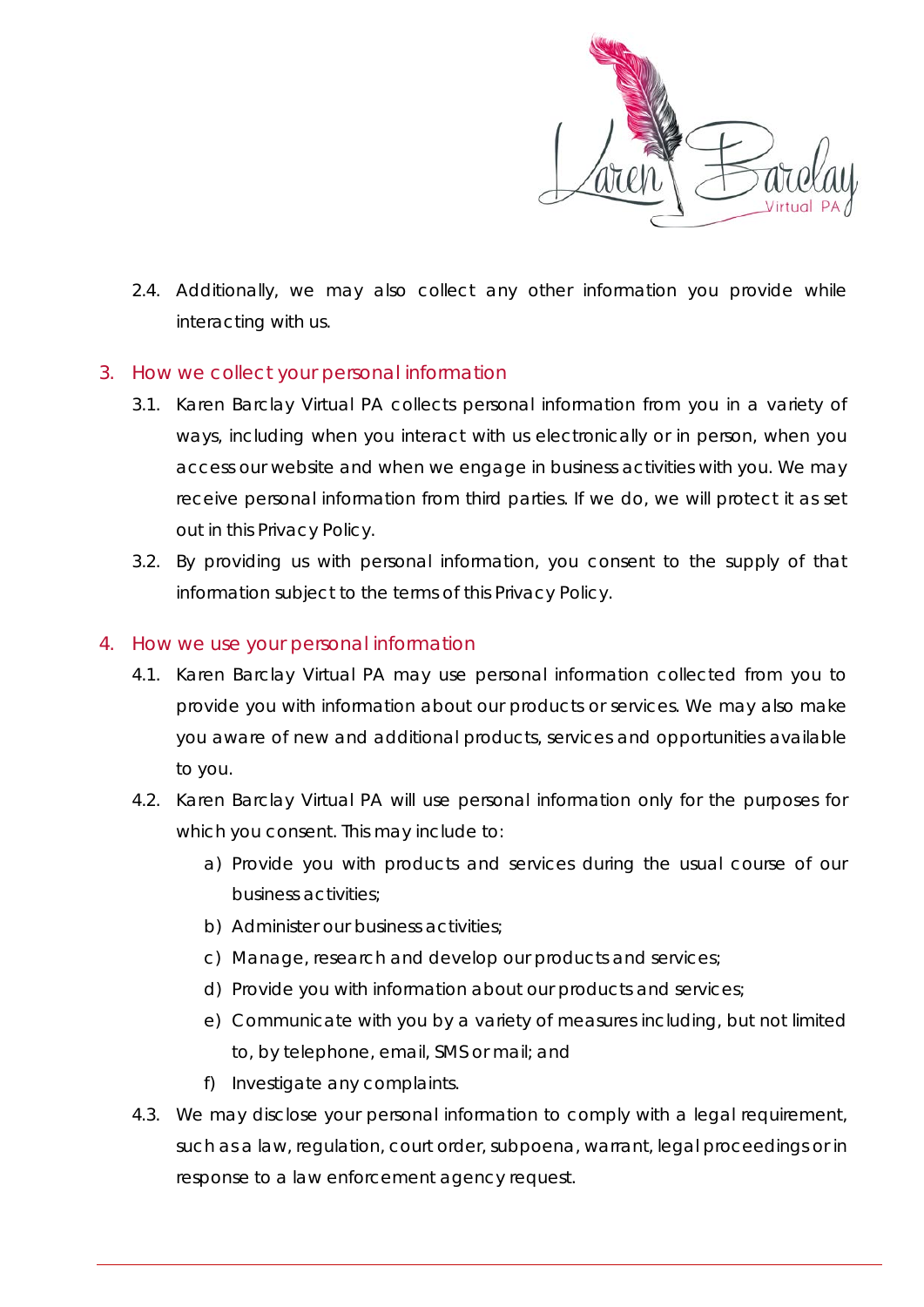

4.4. If there is a change of control in our business or a sale or transfer of business assets, we reserve the right to transfer to the extent permissible at law our user databases, together with any personal information and non-personal information contained in those databases.

#### 5. Disclosure of your personal information

- 5.1. Karen Barclay Virtual PA may disclose your personal information to any of our employees, officers, insurers, professional advisers, agents, suppliers or subcontractors insofar as reasonably necessary for the purposes set out in this Privacy Policy.
- 5.2. If we do disclose your personal information to a third party, we will protect it in accordance with this Privacy Policy.
- 6. General Data Protection Regulation (GDPR) for the European Union (EU)
	- 6.1. Where applicable, Karen Barclay Virtual PA will comply with the principles of data protection as set out in the GDPR for the purpose of fairness, transparency and lawful data collection and use.
	- 6.2. We process your personal information as a Processor and to the extent that we are a Controller as defined in the GDPR.
	- 6.3. We must establish a lawful basis for processing your personal information. The legal basis for which we collect your personal information depends on the data that we collect and how we use it.
	- 6.4. We will only collect your personal information with your express consent for a specific purpose and any data collected will be to the extent necessary and not excessive for its purpose. We will keep your data safe and secure.
	- 6.5. We will also process your personal information if it is necessary for our legitimate interests, or to fulfil a contractual or legal obligation.
	- 6.6. You must not provide us with your personal information if you are under the age of 16 without the consent of your parent or someone who has parental authority for you. We do not knowingly collect or process the personal information of children.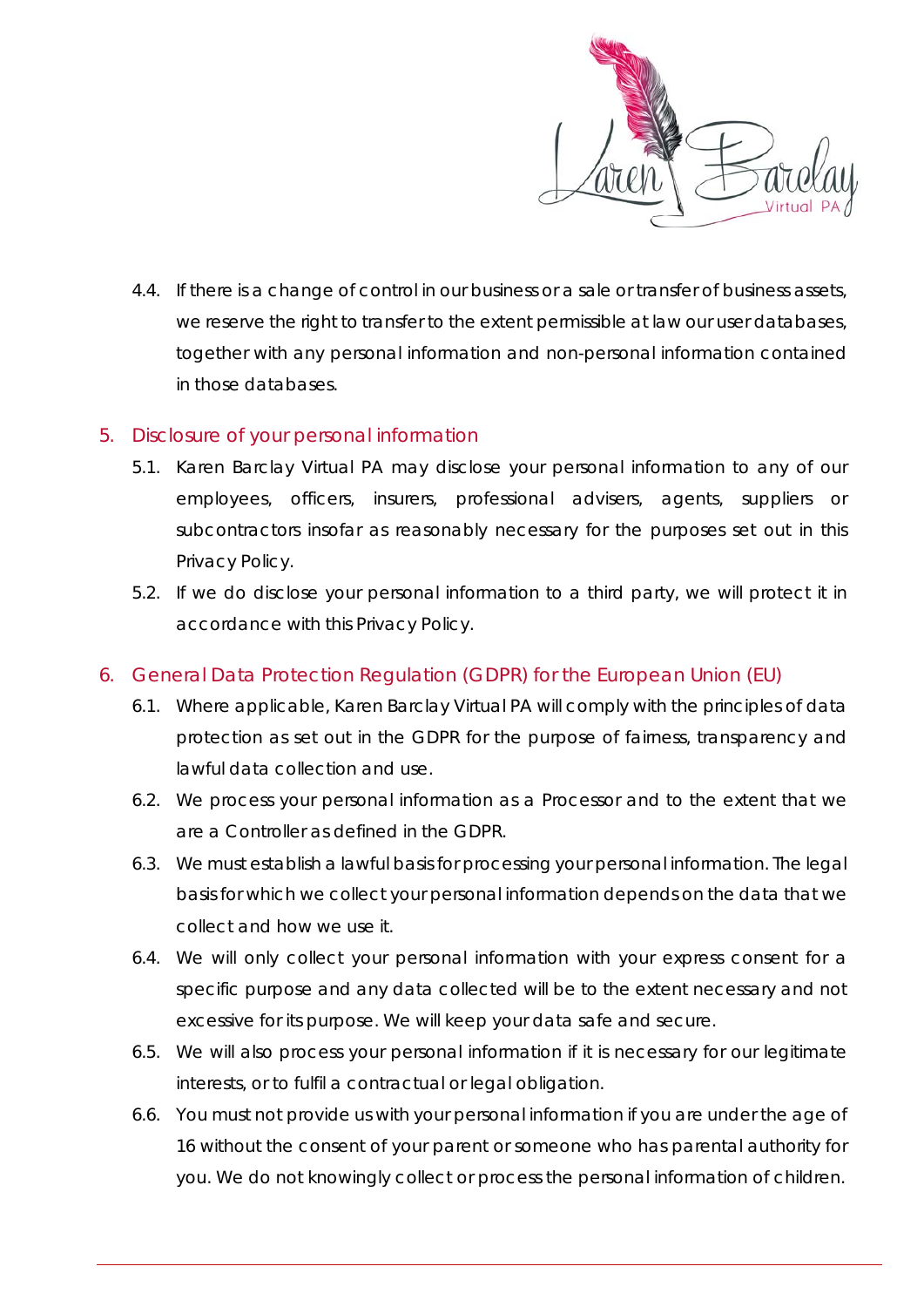

# 7. Your rights under the GDPR

- 7.1. If you are an individual residing in the EU, you have certain rights as to how your personal information is obtained and used. Karen Barclay Virtual PA complies with your rights under the GDPR as to how your personal information is used and controlled if you are an individual residing in the EU.
- 7.2. Except as otherwise provided in the GDPR, you have the following rights:
	- a) To be informed how your personal information is being used;
	- b) Access your personal information (we will provide you with a free copy of it);
	- c) To correct your personal information if it is inaccurate or incomplete;
	- d) To delete your personal information (also known as "the right to be forgotten");
	- e) To restrict processing of your personal information;
	- f) To retain and reuse your personal information for your purposes;
	- g) To object to your personal information being used; and
	- h) To object against automated decision making and profiling.
- 7.3. Please contact us at any time to exercise your rights under the GDPR at the contact details in this Privacy Policy.
- 7.4. We may ask you to verify your identity before acting on any such request.

## 8. Hosting and International Data Transfers

- 8.1. Information that we collect may from time to time be stored, processed in or transferred between parties or sites located in countries outside of Australia. These may include, but not limited to the United States.
- 8.2. The hosting facilities for our website are situated in the United States. Transfers to each of these countries will be protected by appropriate safeguards including the use of standard data protection clauses adopted or approved by the European Commission which you can obtain from the European Commission Website.
- 8.3. Our Suppliers and Contractors are situated in the United States. Transfers to each of these countries will be protected by appropriate safeguards including the use of standard data protection clauses adopted or approved by the European Commission which you can obtain from the European Commission Website.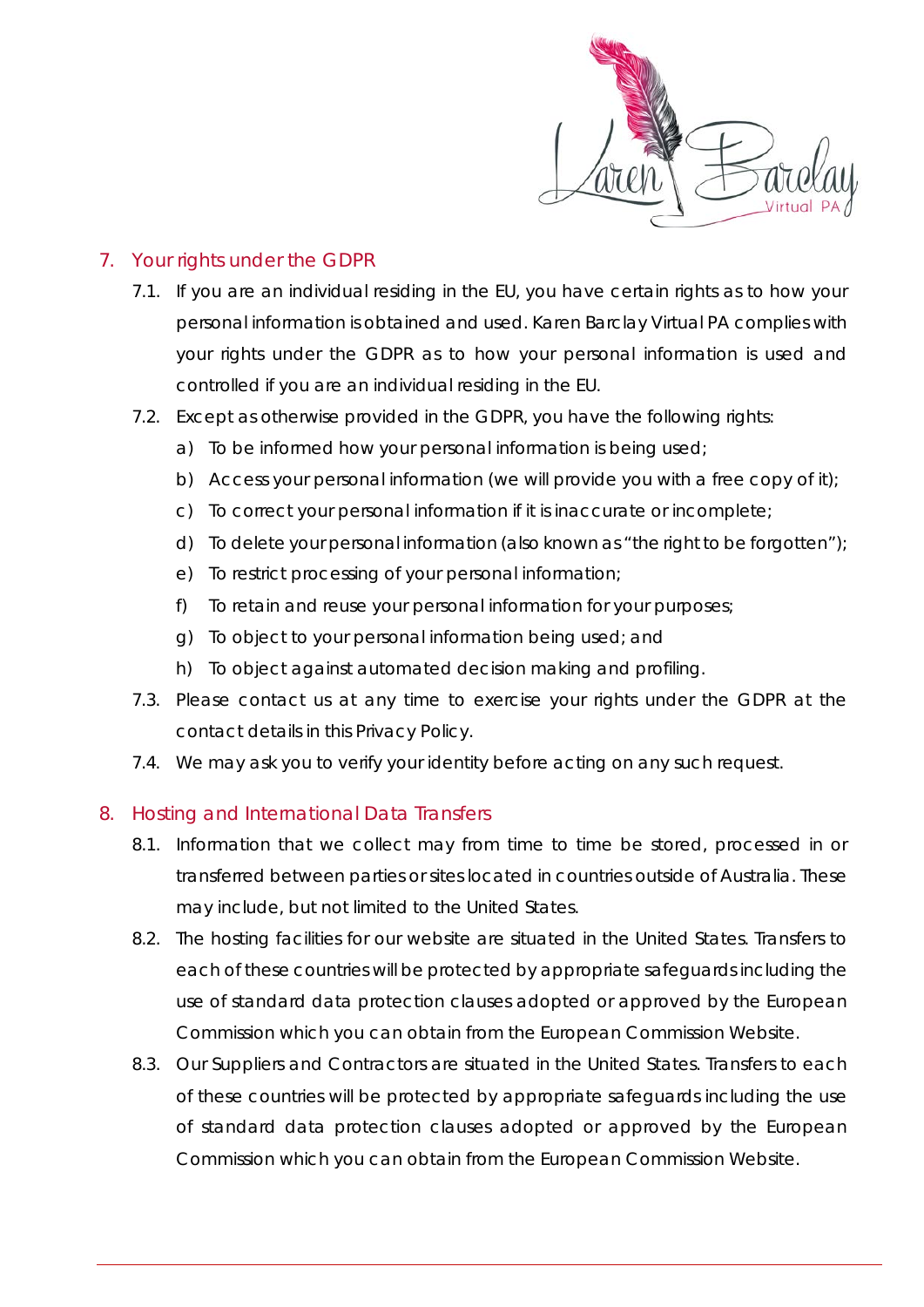

8.4. You acknowledge that the personal data you submit for publication through our website or services may be available, via the internet, around the world. We cannot prevent the use (or misuse) of such personal data by others.

#### 9. Security of your personal information

- 9.1. Karen Barclay Virtual PA is committed to ensuring that the information you provide to us is secure. In order to prevent unauthorised access or disclosure, we have put in place suitable physical, electronic and managerial procedures to safeguard and secure information and protect it from misuse, interference, loss and unauthorised access, modification and disclosure.
- 9.2. Where we employ data processors to process personal information on our behalf, we only do so on the basis that such data processors comply with the requirements under the GDPR and that they have adequate technical measures in place to protect personal information against unauthorised use, loss and theft.
- 9.3. The transmission and exchange of information is carried out at your own risk. We cannot guarantee the security of any information that you transmit to us or receive from us. Although we take measures to safeguard against unauthorised disclosures of information, we cannot assure you that personal information that we collect will not be disclosed in a manner that is inconsistent with this Privacy Policy.

## 10. Access to your personal information

10.1. You may request details of personal information that we hold about you in accordance with the provisions of the *Privacy Act 1988* (Cth), and to the extent applicable the EU GDPR. If you would like a copy of the information which we hold about you or believe that any information we hold on you is inaccurate, out of date, incomplete, irrelevant or misleading, please email us at [kbarclay@karenbarclay-vpa.com.](mailto:kbarclay@karenbarclay-vpa.com) We may ask you to verify your identity before acting on any such request.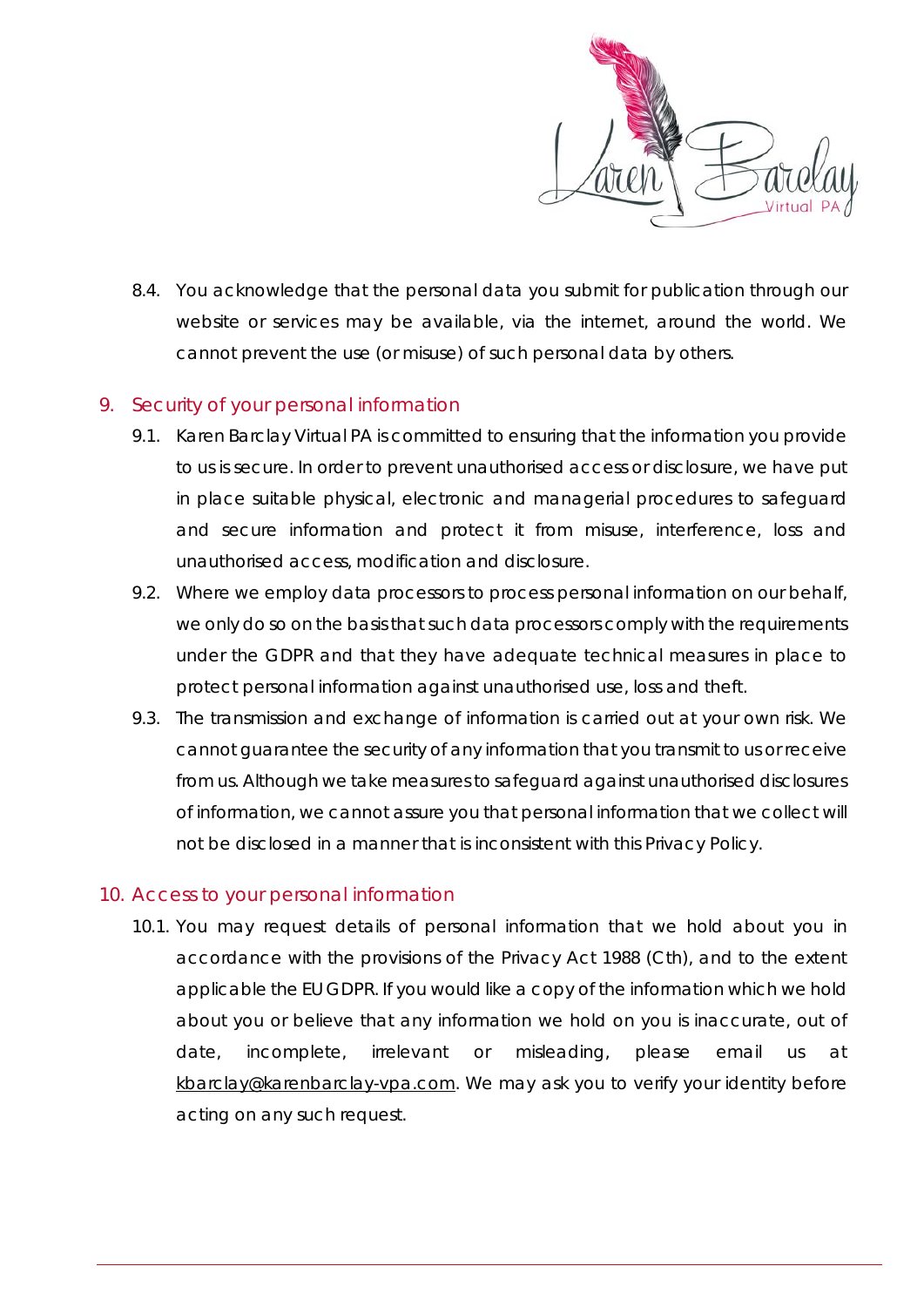

#### 11. Complaints about privacy

11.1. If you have any complaints about our privacy practices, please feel free to send in details of your complaints to [kbarclay@karenbarclay-vpa.com.](mailto:kbarclay@karenbarclay-vpa.com) We take complaints very seriously and will respond shortly after receiving written notice of your complaint.

#### 12. Changes to Privacy Policy

12.1. Please be aware that we may change this Privacy Policy in the future. We may modify this Policy at any time, in our sole discretion and all modifications will be effective immediately upon our posting of the modifications on our website or notice board. Please check back from time to time to review our Privacy Policy.

#### 13. Website

*13.1. When you visit our website*

When you come to our website [\(https://www.karenbarclay-vpa.com/\)](https://www.karenbarclay-vpa.com/), we may collect certain information such as browser type, operating system, website visited immediately before coming to our site, etc. this information is used in an aggregated manner to analyse how people use our site, such that we can improve our service.

*13.2. Cookies*

We may from time to time use cookies on our website. Cookies are very small files which a website uses to identify you when you come back to the site and to store details about your use of the site. Cookies are not malicious programs that access or damage your computer. Most web browsers automatically accept cookies, but you can choose to reject cookies by changing your browser settings. However, this may prevent you from taking full advantage of our website.

13.3. Our website may from time to time use cookies to analyse website traffic and help us provide a better website visitor experience. In addition, cookies may be used to serve relevant ads to website visitors through third-party services such as Google AdWords. These ads may appear on this website or other websites you visit.